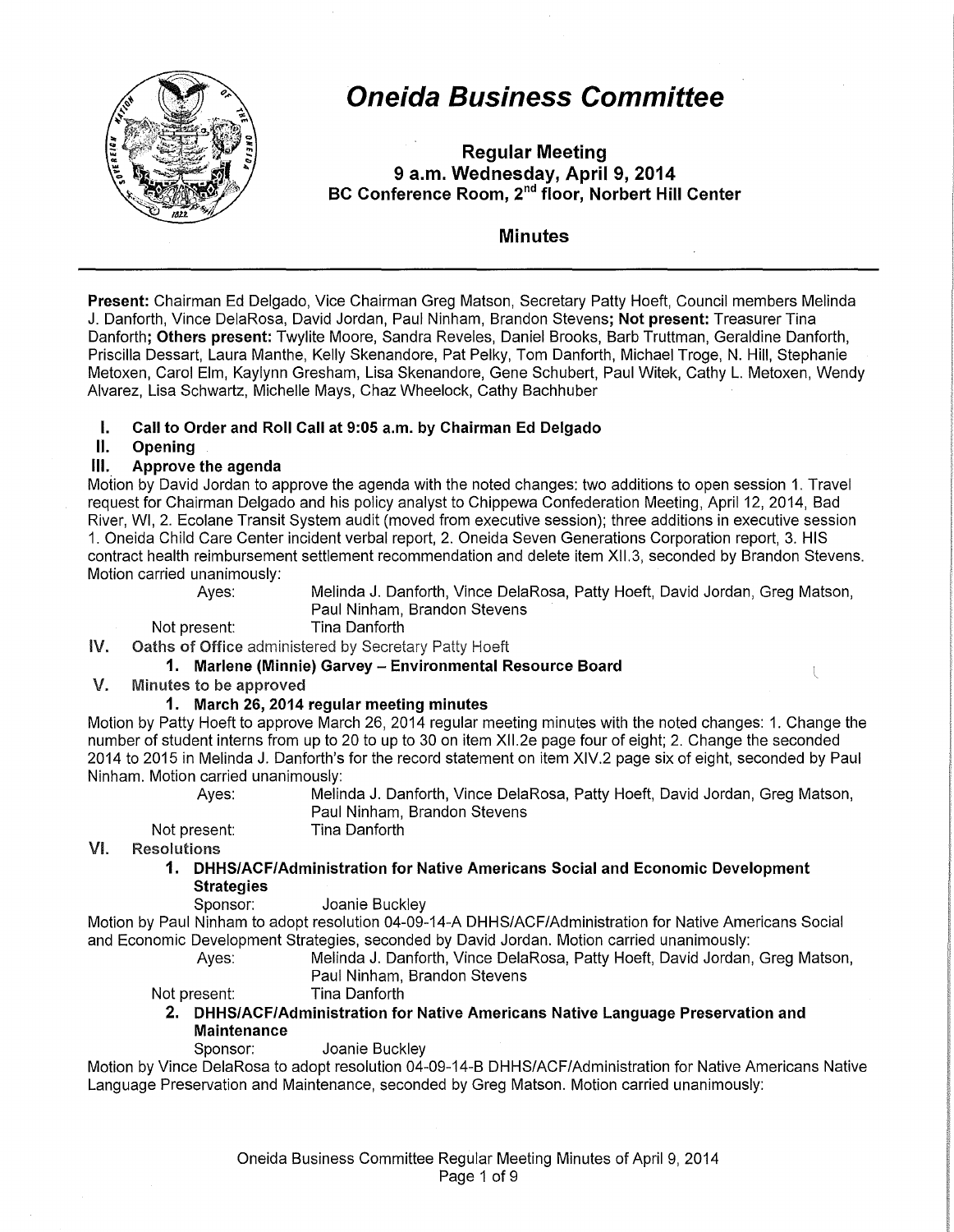Ayes: Melinda J. Danforth, Vince DelaRosa, Patty Hoeft, David Jordan, Greg Matson, Paul Ninham, Brandon Stevens

Not present: Tina Danforth

#### **3. 2014 Summer Tribal Youth Program Wisconsin Department of Natural Resources**  Joanie Buckley

Motion by Paul Ninham to adopt resolution 04-09-2014-C 2014 Summer Tribal Youth Program Wisconsin Department of Natural Resources, seconded by Brandon Stevens. Motion carried unanimously:

Ayes: Melinda J. Danforth, Vince DelaRosa, Patty Hoeft, David Jordan, Greg Matson, Paul Ninham, Brandon Stevens Not present: Tina Danforth

VII. **Reports** 

**1. Development Division** - Butch Rentmeester **DEFERRAL REQUESTED** 

**Excerpt from March 26, 2014:** Motion by Vince DelaRosa to defer the Development Division report to the next Business Committee meeting, seconded by David Jordan. Motion carried unanimously.

Motion by Paul Ninham to defer the Development Division report to the next Business Committee meeting, seconded by Vince DelaRosa. Motion carried unanimously:

Ayes: Melinda J. Danforth, Vince DelaRosa, Patty Hoeft, David Jordan, Greg Matson, Paul Ninham, Brandon Stevens

Not present: Tina Danforth

#### **2. Self-Governance - Christopher Johns**

Motion by Paul Ninham to defer the Self-Governance report to the next Business Committee meeting, seconded by Vince DelaRosa. Motion carried unanimously:

Ayes: Melinda J. Danforth, Vince DelaRosa, Patty Hoeft, David Jordan, Greg Matson, Paul Ninham, Brandon Stevens

Not present: Tina Danforth

#### **3. Ombudsman** - Dianne Mclester-Heim **DEFERRAL REQUESTED**

Motion by Paul Ninham to defer the Ombudsman report to the next Business Committee meeting, seconded by Vince DelaRosa. Motion carried unanimously:

Melinda J. Danforth, Vince DelaRosa, Patty Hoeft, David Jordan, Greg Matson,

Paul Ninham, Brandon Stevens

Not present:

#### **4. Emergency Management-** Kaylynn Gresham

Motion by Vince DelaRosa to accept the Emergency Management report, seconded by Paul Ninham. Motion carried unanimously:

Ayes: Melinda J. Danforth, Vince DelaRosa, Patty Hoeft, David Jordan, Greg Matson, Paul Ninham, Brandon Stevens

Not present: Tina Danforth

#### **5. Environmental, Health & Safety Division - Pat Pelky**

Motion by David Jordan to accept the Environmental, Health & Safety Division report, seconded by Vince DelaRosa. Motion carried unanimously:

Ayes: Melinda J. Danforth, Vince DelaRosa, Patty Hoeft, David Jordan, Greg Matson, Paul Ninham, Brandon Stevens

Not present: Tina Danforth

VIII. **Boards, Committees and Commissions** 

#### **A. Appointments**

#### **B. Quarterly reports**

**1. Anna John Nursing Home Commission - Melinda K. Danforth, Chairwoman** 

**Excerpt from March 26, 2014:** Motion by Vince DelaRosa to defer the Anna John Nursing Home Commission quarterly report to the next Business Committee meeting, seconded by Tina Danforth. Motion carried unanimously.

**Excerpt from March 12, 2014:** Motion by Patty Hoeft to defer the Anna John Nursing Home Commission quarterly report to the next Business Committee meeting, seconded by Greg Matson. Motion carried unanimously.

Motion by Vince DelaRosa to accept the Anna John Nursing Home Commission quarterly report, seconded by Paul Ninham. Motion carried unanimously:

Ayes: Melinda J. Danforth, Vince DelaRosa, Patty Hoeft, David Jordan, Greg Matson, Paul Ninham, Brandon Stevens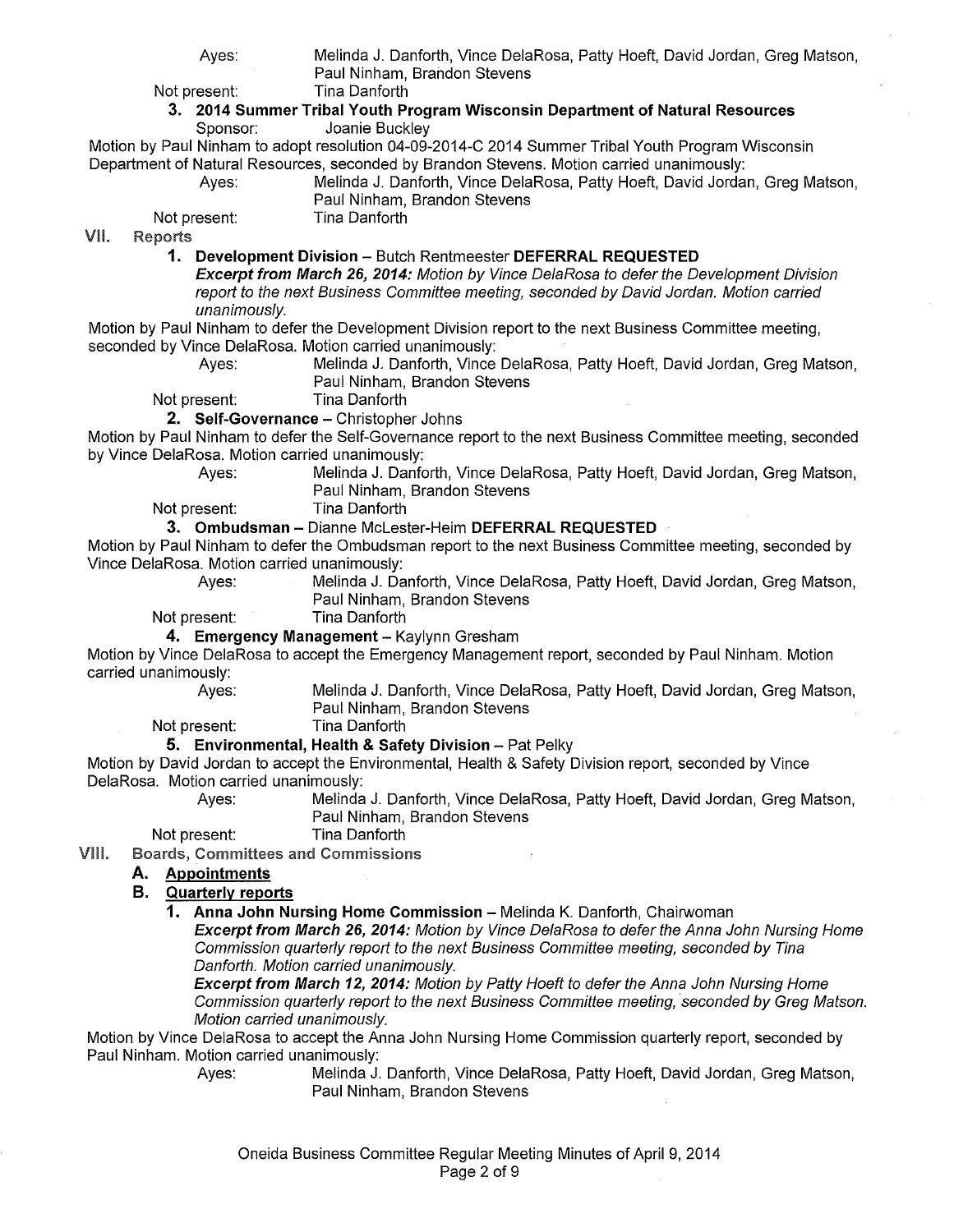Not present: Tina Danforth

2. Oneida Police Commission - Bernard John-Stevens, Chairman

**Excerpt from March 26, 2014:** Motion by David Jordan to defer the Oneida Police Commission quarterly report to the next Business Committee meeting, seconded by Vince DelaRosa. Motion carried unanimously.

Motion by Vince DelaRosa to accept the Oneida Police Commission quarterly report, seconded by Greg Matson. Motion carried unanimously:

Ayes: Melinda J. Danforth, Vince DelaRosa, Patty Hoeft, David Jordan, Greg Matson, Paul Ninham, Brandon Stevens

Not present: Tina Danforth

### **3. Oneida Library Board**

**Excerpt from March 26, 2014:** Motion by David Jordan to defer the Oneida Library Board quarterly report to the next Business Committee meeting, seconded by Vince DelaRosa. Motion carried unanimously.

Motion by David Jordan to accept the Oneida Library Board quarterly report, seconded by Vince DelaRosa. Motion carried unanimously:

Ayes: Melinda J. Danforth, Vince DelaRosa, Patty Hoeft, David Jordan, Greg Matson, Paul Ninham, Brandon Stevens

Not present: Tina Danforth

Motion by David Jordan to post two (2) Oneida Library Board vacancies, seconded by Vince DelaRosa. Motion carried unanimously:

Ayes: Melinda J. Danforth, Vince DelaRosa, Patty Hoeft, David Jordan, Greg Matson, Paul Ninham, Brandon Stevens

Not present: Tina Danforth

**4. Environmental Resource Board - Richard Baird, Chairman** 

Motion by Paul Ninham to accept the Environmental Resource Board quarterly report, seconded by Melinda J. Danforth. Motion carried unanimously:

Ayes: Melinda J. Danforth, Vince DelaRosa, Patty Hoeft, David Jordan, Paul Ninham, Brandon Stevens

Not present: Tina Danforth, Ed Delgado

**5. Oneida Gaming Commission - Mark A. Powless, Chairman** 

Motion by Paul Ninham to accept the Oneida Gaming Commission quarterly report, seconded by David Jordan. Ayes: Melinda J. Danforth, Vince DelaRosa, Patty Hoeft, David Jordan, Brandon

**Stevens** 

Not present: Tina Danforth, Ed Delgado, Paul Ninham

**6. Oneida Personnel Commission-** Julie Clark, Vice Chairwoman

Motion by Brandon Stevens to accept the Oneida Personnel Commission quarterly report, seconded by Vince DelaRosa. Motion carried unanimously:

Ayes: Melinda J. Danforth, Vince DelaRosa, Patty Hoeft, David Jordan, Greg Matson, Brandon Stevens

Not present: Tina Danforth, Paul Ninham

IX. Standing Committees

#### **A. Legislative Operating Committee-** Melinda J. Danforth, Chairwoman

#### **1. Quarterly report**

Motion by Melinda J. Danforth to accept the LOG quarterly report, seconded by Brandon Stevens. Motion carried unanimously:

> Ayes: Melinda J. Danforth, Vince DelaRosa, Patty Hoeft, David Jordan, Greg Matson, Brandon Stevens

Not present: Tina Danforth, Paul Ninham

#### **2. March 19, 2014 meeting minutes**

Motion by David Jordan to accept March 19, 2014 meeting minutes, seconded by Brandon Stevens. Motion carried unanimously:

Ayes: Melinda J. Danforth, Vince DelaRosa, Patty Hoeft, David Jordan, Greg Matson, Brandon Stevens

#### Not present: Tina Danforth, Paul Ninham

**3. Resolution: Extension of Emergency Adoption of Furlough Policy** 

Motion by David Jordan to adopt resolution 04-09-14-D Extension of Emergency Adoption of the Furlough Policy, seconded by Vince DelaRosa. Motion carried with one abstention: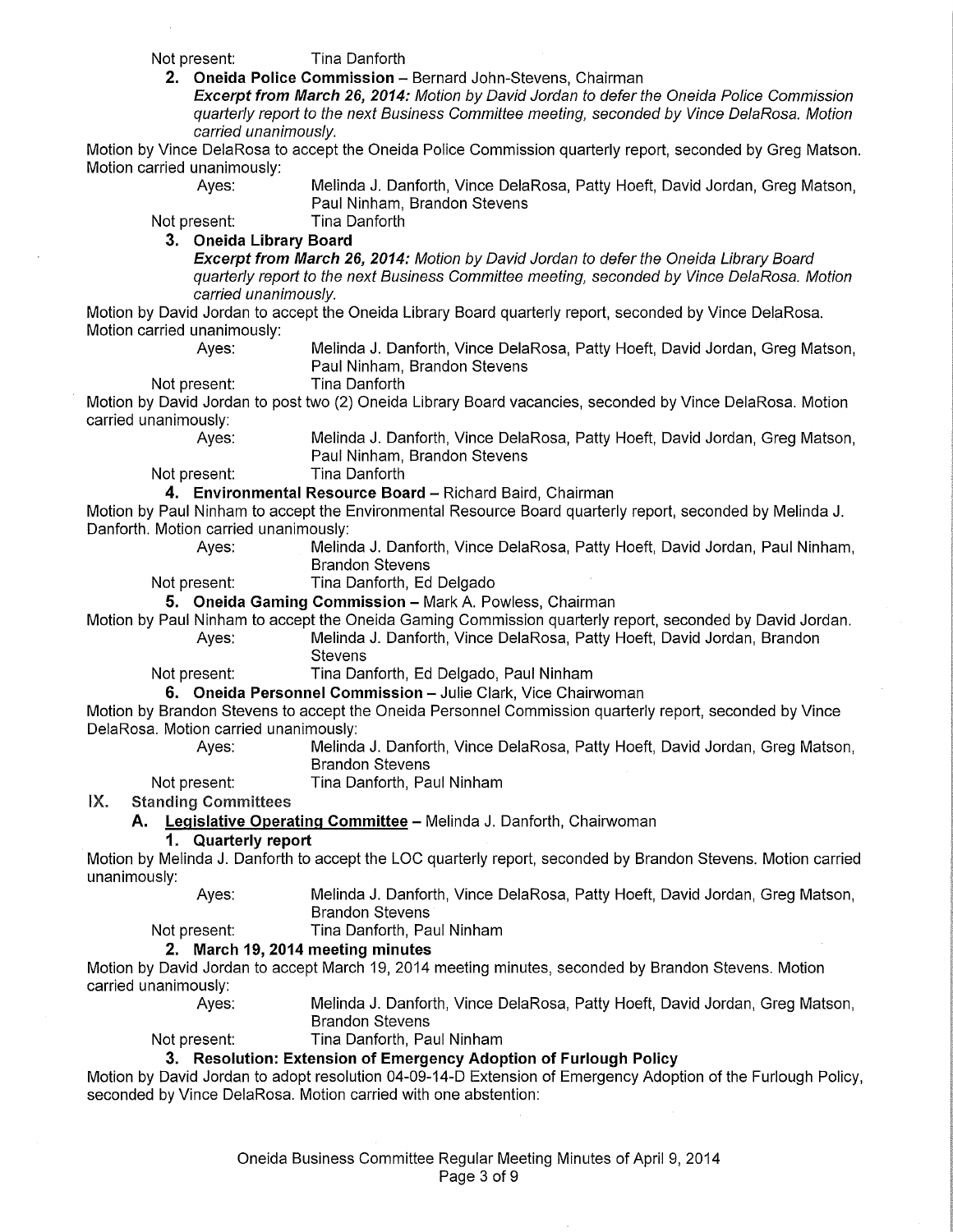Ayes: Melinda J. Danforth, Vince DelaRosa, Patty Hoeft, David Jordan, Paul Ninham,

Brandon Stevens

Abstained: Greg Matson Not present: Tina Danforth

#### **4. Resolution: Family Court Rules**

Motion by David Jordan to adopt resolution 04-09-14-E Family Court Rules, seconded by Vince DelaRosa. Motion carried unanimously:

Ayes: Melinda J. Danforth, Vince DelaRosa, Patty Hoeft, David Jordan, Greg Matson, Paul Ninham, Brandon Stevens

Not present: Tina Danforth

#### **5. Resolution: Tobacco Ordinance Amendments-E-Cigarettes**

Motion by David Jordan to adopt resolution 04-09-14-F Amendments to the Tobacco Ordinance, seconded by Paul Ninham. Motion carried unanimously:

Ayes: Melinda J. Danforth, Vince DelaRosa, Patty Hoeft, David Jordan, Greg Matson, Paul Ninham, Brandon Stevens

#### Not present: Tina Danforth

Motion by Brandon Stevens to have the Legislative Reference Office work with Communications on some public relations about Oneidas proactive approach to the E-Cigarettes wave, seconded by Paul Ninham. Motion carried unanimously:

Ayes: Melinda J. Danforth, Vince DelaRosa, Patty Hoeft, David Jordan, Greg Matson, Paul Ninham, Brandon Stevens

Not present: Tina Danforth

**B. Finance Committee-** Treasurer Tina Danforth, Chairwoman

#### **1. April 4, 2014 meeting minutes**

Motion by David Jordan to approve April 4, 2014 meeting minutes, seconded by Vince DelaRosa. Motion carried unanimously:

Ayes: Melinda J. Danforth, Vince DelaRosa, Patty Hoeft, David Jordan, Greg Matson, Paul Ninham, Brandon Stevens

Not present: Tina Danforth

#### **C. Community Development Planning Committee-** Vince DelaRosa, Chairman

**D. Quality of Life-** Paul Ninham, Chairman

#### General Tribal Council Х.

**1. Accept legal opinion for petition Yvonne Metivier: The GTC directs the OBC to create a "stall mall" for Oneida Tribal members, small businesses and vendors, at the empty former grocery store on Water Circle in Oneida** 

Motion by Melinda J. Danforth to accept the legal opinion for petition Yvonne Metivier: The GTC directs the OBC to create a "stall mall" for Oneida Tribal members, small businesses and vendors, at the empty former grocery store on Water Circle in Oneida, seconded by Vince DelaRosa. Motion carried with one abstention:

Ayes: Melinda J. Danforth, Vince DelaRosa, Patty Hoeft, Paul Ninham, Brandon **Stevens** 

Abstained: Greg Matson

Not present: Tina Danforth, David Jordan

#### **2. Approve holding a GTC meeting in May to address pending petitions**  Sponsor: Ed Delgado

Motion by Vince DelaRosa to approve the request to hold a GTC meeting on June 16, 2014 to address pending petitions and a judiciary law item, seconded by Patty Hoeft. Motion carried with one abstention:

· Ayes: Melinda J. Danforth, Vince DelaRosa, Patty Hoeft, David Jordan, Paul Ninham, Brandon Stevens

| Abstained:   | Greg Matson   |
|--------------|---------------|
| Not present: | Tina Danforth |

#### XI. Unfinished Business

- XII. **New Business/Requests** 
	- **1. Approve transfer of funds from CIP Project #11-006 and CIP Project #11-007 to Oneida Judiciary Center CIP Project #97-001**

Sponsor: Butch Rentmeester

Motion by David Jordan to approve transfer of funds from CIP Project #11-006 and CIP Project #11-007 to Oneida Judiciary Center CIP Project #97-001, seconded by Vince DelaRosa. Motion carried unanimously: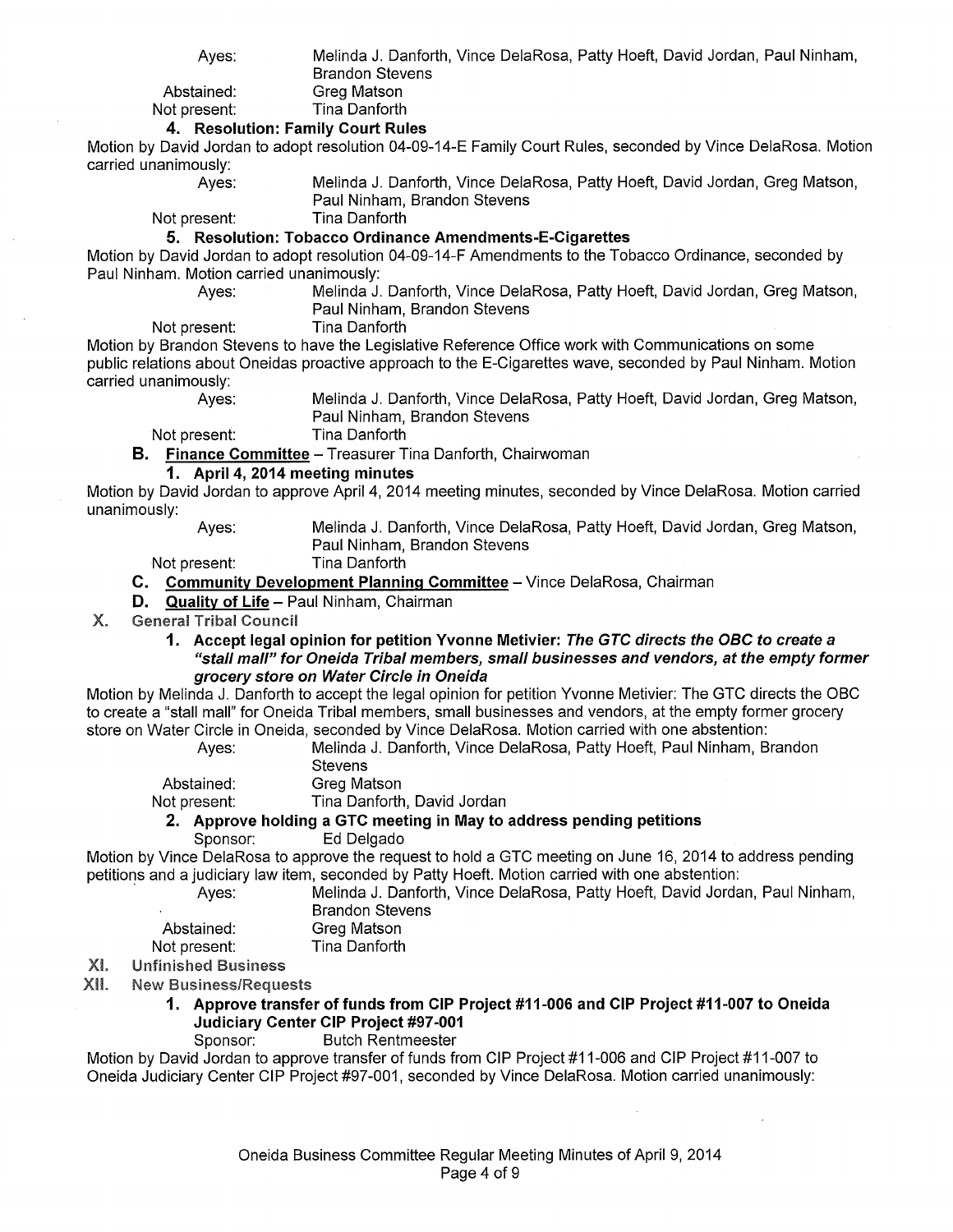Ayes: Melinda J. Danforth, Vince DelaRosa, Patty Hoeft, David Jordan, Greg Matson, Paul Ninham, Brandon Stevens

Not present: Tina Danforth

#### **2. Appoint Kelly Skenandore, Health Information Systems Specialist to TribaiNet Advisory Board**

Sponsor: Debra Danforth/Or. Vir

Motion by Patty Hoeft to approve appointing Kelly Skenandore, Health Information Systems Specialist to TribaiNet Advisory Board, seconded by Vince DelaRosa. Motion carried unanimously:

Ayes: Melinda J. Danforth, Vince DelaRosa, Patty Hoeft, David Jordan, Greg Matson, Paul Ninham, Brandon Stevens

Not present: Tina Danforth

- **3. WI Department of Administration State Energy Office Agreement DELETED FROM AGENDA**  Sponsor: Michael Troge
- **4. Conduct elder holiday party in May to coincide with elder recognition month**  Sponsor: Ed Delgado

Motion by Melinda J. Danforth to defer to the next Business Committee ask the Chairman to bring back a detailed budget and specifics regarding the elders recognition celebration, seconded by Paul Ninham. Motion carried with two abstentions:

| Aves:        | Melinda J. Danforth, Vince DelaRosa, Patty Hoeft, Greg Matson, Paul Ninham |
|--------------|----------------------------------------------------------------------------|
| Abstained:   | David Jordan, Brandon Stevens                                              |
| Not present: | Tina Danforth                                                              |

#### **5. Approve Annual Exhibition of Oneida Tribal Services**

Sponsor: Ed Delgado

Motion by Patty Hoeft to defer the concept to the Chairman's office to bring back plan on how this can be carried out, seconded by Brandon Stevens. Motion carried unanimously:

Ayes: Vince DelaRosa, Patty Hoeft, David Jordan, Greg Matson, Paul Ninham, Brandon Stevens

Not present: Tina Danforth, Melinda J. Danforth

**6. FY2014 Employment, Compensation & Benefits-** Geraldine Danforth, HR Area Manager **a. Governmental Services: Approve three (3) Case Managers for Child Support** 

Motion by Paul Ninham to approve three (3) Case Managers for Child Support, seconded by David Jordan. Motion carried unanimously:

Ayes: Melinda J. Danforth, Vince DelaRosa, David Jordan, Paul Ninham, Brandon **Stevens** 

Not present: Tina Danforth, Patty Hoeft, Greg Matson

**b. Governmental Services: Approve extension of two (2) part-time emergency temporary employees for Food Distribution** 

Motion by Melinda J. Danforth to approve a 90 day extension of the two (2) part-time emergency temporary employees for Food Distribution, seconded by Paul Ninham. Motion carried unanimously:

Ayes: Melinda J. Danforth, Vince DelaRosa, Patty Hoeft, David Jordan, Paul Ninham, Brandon Stevens

Not present: Tina Danforth, Greg Matson

**c. Gaming: Approve Drop Count Supervisor staffing levels and posting one (1) position** 

Motion by David Jordan to approve Drop Count Supervisor staffing levels and posting one (1) position, seconded by Brandon Stevens. Motion carried unanimously:

Ayes: Melinda J. Danforth, Vince DelaRosa, Patty Hoeft, David Jordan, Paul Ninham, Brandon Stevens

Not present: Tina Danforth, Greg Matson

#### **d. Gaming: Approve posting Administrative Assistant II for Facilities**

Motion by Brandon Stevens to approve posting Administrative Assistant II for Facilities based on the recommendations of the team, seconded by Paul Ninham. Motion carried unanimously:

Melinda J. Danforth, Vince DelaRosa, Patty Hoeft, David Jordan, Paul Ninham,

Brandon Stevens

Not present: Tina Danforth, Greg Matson

#### **e. Oneida Police Department: Approve posting a full-time dispatcher**

Motion by Paul Ninham to approve posting a full-time dispatcher, seconded by Brandon Stevens. Motion carried unanimously: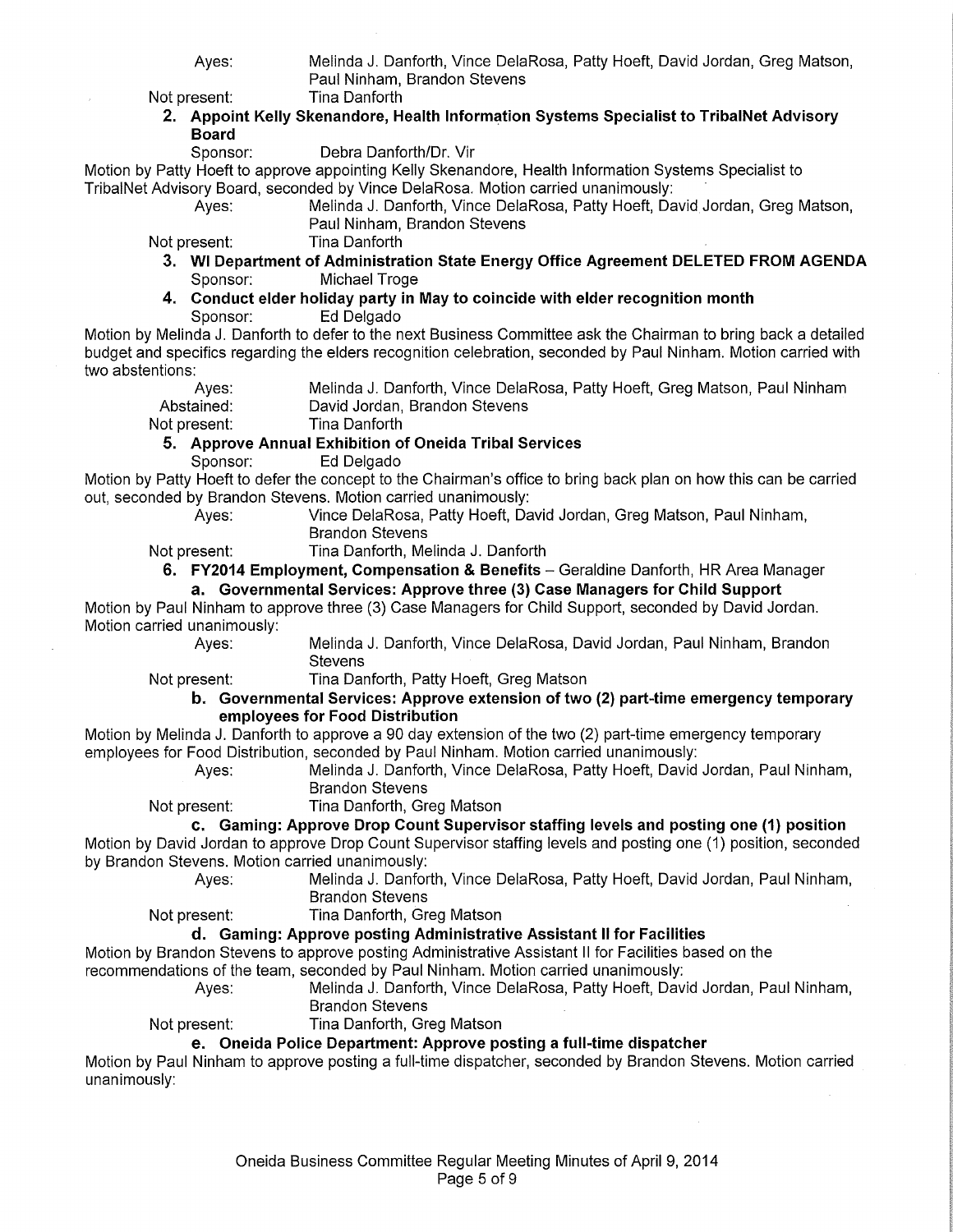Ayes: Melinda J. Danforth, Vince DelaRosa, Patty Hoeft, David Jordan, Paul Ninham,

Not present: Tina Danforth, Greg Matson

Brandon Stevens

#### **f. Internal Security: Approve posting eight (8) vacated Security Officer positions**

Motion by Brandon Stevens to approve posting eight (8) vacated Security Officer positions, seconded by Paul Ninham. Motion carried unanimously:<br>Aves: Melin

| Ayes:  | Melinda J. Danforth, Vince DelaRosa, Patty Hoeft, David Jordan, Greg Matson, |
|--------|------------------------------------------------------------------------------|
|        | Paul Ninham, Brandon Stevens                                                 |
| esent. | Tina Danforth.                                                               |

XIII. **Travel** 

#### **A. Travel Reports**

Not present:

**B. Travel Requests** 

# **1. Senior Policy Advisor Linda Dallas to travel with Chairman Delgado to Great Lakes Inter-Tribal Council, Inc. (GLITC) Meeting, May 7-8, 2014, St. Croix, WI**

#### Ed Delgado

Motion by Patty Hoeft to approve Senior Policy Advisor Linda Dallas to travel with Chairman Delgado to Great Lakes Inter-Tribal Council, Inc. (GLITC) Meeting, May 7-8, 2014, St. Croix, WI travel request, seconded by Brandon Stevens. Motion carried with two opposed:

| Aves:        | Vince DelaRosa, Patty Hoeft, Greg Matson, Paul Ninham, Brandon Stevens |  |
|--------------|------------------------------------------------------------------------|--|
| Opposed:     | Melinda J. Danforth, David Jordan                                      |  |
| Not present: | Tina Danforth                                                          |  |

XIV. Additions

#### **1. Senior Policy Advisor Linda Dallas and Chairman Delgado to Chippewa Confederation Meeting, April 12, 2014, Bad River, WI**

Sponsor: Ed Delgado

Motion by Patty Hoeft to approve Senior Policy Advisor Linda Dallas and Chairman Delgado to Chippewa Confederation Meeting, April 12, 2014, Bad River, WI travel request and to have legislative affairs included in the travel, seconded by Vince DelaRosa. Motion carried with three opposed:

| Aves:           | Vince DelaRosa, Patty Hoeft, Greg Matson, Paul Ninham                               |
|-----------------|-------------------------------------------------------------------------------------|
| Opposed:        | Melinda J. Danforth, David Jordan, Brandon Stevens                                  |
| Not present:    | Tina Danforth                                                                       |
| For the record: | David Jordan stated I am opposing due to cost containments and I understand         |
|                 | that it's part of your job duty to go but for your assistant to go it is out of the |

### realm. That is the reason I opposed, thank you.

### **2. Ecolane Transit System audit**

#### **Sponsor:**

Ayes:

Motion by Vince DelaRosa to accept the Ecolane Transit System audit update, seconded by Patty Hoeft. Motion carried unanimously:

Melinda J. Danforth, Vince DelaRosa, Patty Hoeft, David Jordan, Greg Matson, Paul Ninham, Brandon Stevens Tina Danforth

#### Not present:

XV. Action in open session on items from Executive Session Discussion meeting of April 8, 2014

#### **A. Reports**

#### **1. Chief Counsel report - Jo Anne House**

Motion by Vince DelaRosa to accept the Chief Counsel report, seconded by Paul Ninham. Motion carried unanimously:

Ayes: Melinda J. Danforth, Vince DelaRosa, Patty Hoeft, David Jordan, Greg Matson, Paul Ninham, Brandon Stevens

#### Not present: Tina Danforth

Motion by Vince DelaRosa to schedule a special Business Committee meeting on April21, 2014 at 1 p.m. to consider the litigation strategy for Oneida Seven Generations Corporation, seconded by Paul Ninham. Motion carried unanimously:

Ayes: Melinda J. Danforth, Vince DelaRosa, Patty Hoeft, David Jordan, Greg Matson, Paul Ninham, Brandon Stevens

Not present: Tina Danforth

**B. Audit Committee-** Councilman Brandon Stevens, Chairman

**1. Feb. 20, 2014 Audit Committee regular minutes**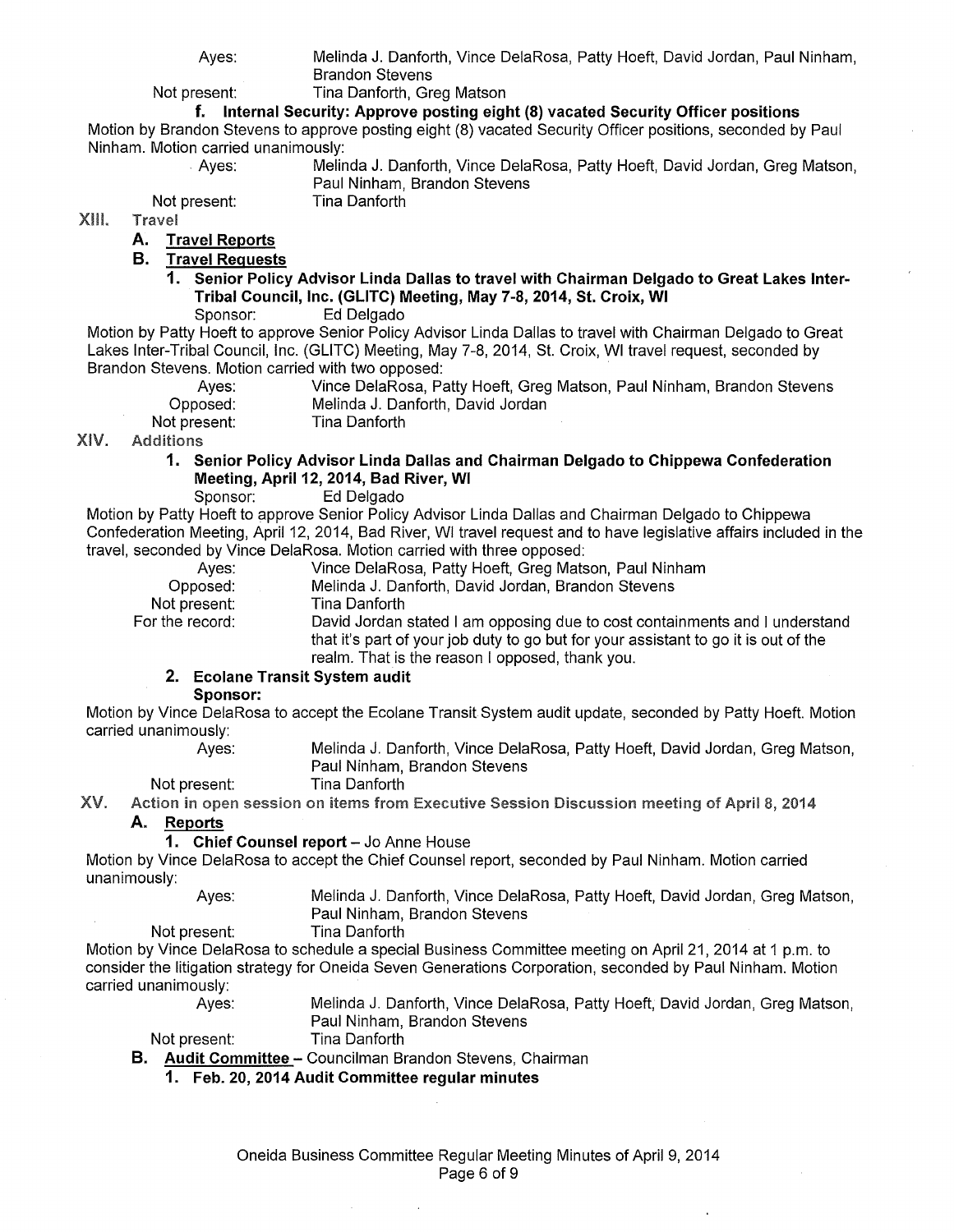Motion by Patty Hoeft to accept Feb. 20, 2014 Audit Committee regular minutes, seconded by Vince DelaRosa. Motion carried unanimously:

Ayes: Melinda J. Danforth, Vince DelaRosa, Patty Hoeft, David Jordan, Greg Matson, Paul Ninham, Brandon Stevens

Not present: Tina Danforth

#### **2. Feb. 26, 2014 Audit Committee special minutes**

Motion by Patty Hoeft to accept Feb. 26, 2014 Audit Committee special minutes, seconded by Paul Ninham. Motion carried unanimously:

Ayes: Melinda J. Danforth, Vince DelaRosa, Patty Hoeft, David Jordan, Greg Matson, Paul Ninham, Brandon Stevens

Not present: Tina Danforth

**3. Internal Audit report February w/ attachment A NO ACTION** 

**4. Oneida Housing Low Income Home Construction audit and lift the confidentiality requirement allowing Tribal members to view the audit** 

Motion by Patty Hoeft to approve the audit and lift the confidentiality requirement, seconded by Vince DelaRosa. Motion carried unanimously: Ayes:

Melinda J. Danforth, Vince DelaRosa, Patty Hoeft, David Jordan, Greg Matson, Paul Ninham, Brandon Stevens

Not present:

For the record:

Tina Danforth David Jordan stated I would recommend anyone with concerns about the current housing situation to view this audit to understand why as an audit committee we had to address and fix this major situation. Thank you.

#### **5. Ecolane Transit System audit and lift the confidentiality requirement allowing Tribal members to view the audit**

Motion by Patty Hoeft to defer this item back to the Audit committee so they can consider the new information received today, seconded by David Jordan. Motion carried unanimously:

Ayes: Melinda J. Danforth, Vince DelaRosa, Patty Hoeft, David Jordan, Greg Matson, Paul Ninham, Brandon Stevens

Not present: Tina Danforth

#### **C. Unfinished Business/BC directives**

#### **1. Extend Internal Division Director additional duties assignment as Interim Enterprise Division Director**

Sponsor: Ed Delgado

**Excerpt from March 12, 2014:** Motion by Patty Hoeft to extend the Internal Division Director additional duties assignment as Interim Enterprise Division Director for another 30 days, seconded by Brandon Stevens. Motion carried with two abstentions and two opposed.

**Excerpt from Feb. 12, 2014:** Motion by David Jordan to extend Internal Division Director additional duties assignment as Interim Enterprise Division Director for 30 days, seconded by Paul Ninham. Motion carried with two opposed.

Motion by David Jordan that a plan has to be set within the 30 day period, to come up with recommendations from the Business Committee on where we are going to go, seconded by Melinda *J.* Danforth. Motion carried with one opposed.

Motion by Vince DelaRosa to extend Internal Division Director additional duties assignment as Interim Enterprise Division Director for an additional two weeks, seconded by Patty Hoeft. Motion carried with two abstentions and two opposed:

| Ayes:           | Vince DelaRosa, Patty Hoeft, Paul Ninham                                                                                                                                                                                                                                                                                                                                                                                                 |
|-----------------|------------------------------------------------------------------------------------------------------------------------------------------------------------------------------------------------------------------------------------------------------------------------------------------------------------------------------------------------------------------------------------------------------------------------------------------|
| Opposed:        | Melinda J. Danforth, David Jordan                                                                                                                                                                                                                                                                                                                                                                                                        |
| Abstained:      | Greg Matson, Brandon Stevens                                                                                                                                                                                                                                                                                                                                                                                                             |
| Not present:    | Tina Danforth                                                                                                                                                                                                                                                                                                                                                                                                                            |
| For the record: | Melinda J. Danforth stated I'm opposed because I believe that this person has<br>fulfilled their duties as assigned by the Business Committee.                                                                                                                                                                                                                                                                                           |
| For the record: | Greg Matson stated I abstained strictly because a question has been asked,<br>what are the expectations, what are the wants? And that question has never<br>been answered for the Internal Services director so I think it's time we quit<br>delaying it and make a decision whether it's through an e-poll or whatever effort.<br>This Business Committee needs to bring a clear directive to those areas and<br>make a decision on it. |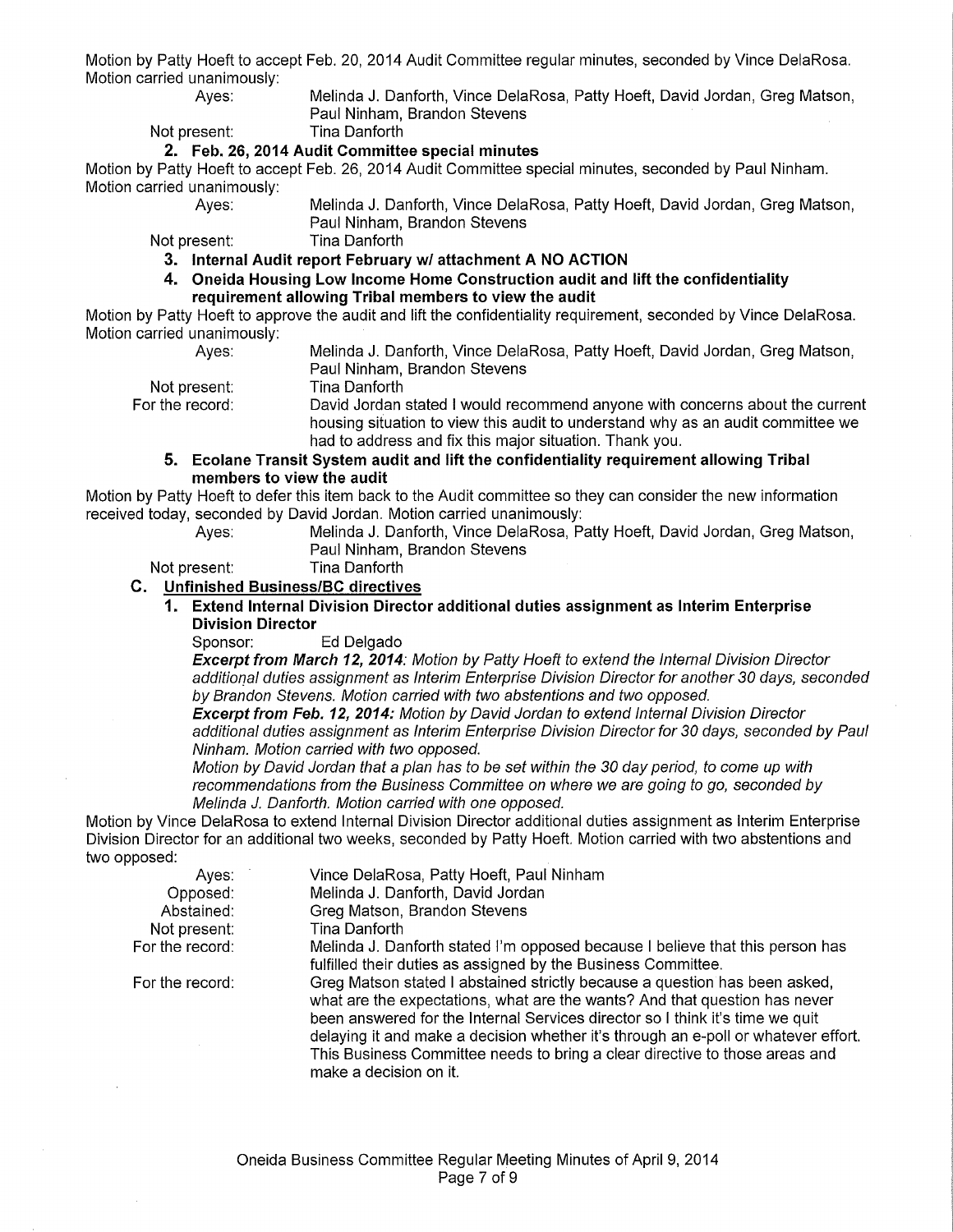For the record: Vince DelaRosa stated I have made recommendations on both of the areas that are in discussion right now and I would make those recommendations again. I won't do it right now but, I think there are approaches that we can take. I've made those recommendations and I agree with the Vice Chair we should really cut to the chase.

#### **D. New Business/Requests**

#### **1. Approve one enrollment relinquishment**

Sponsor: Melinda J. Danforth

Motion by David Jordan to approve one enrollment relinquishment, seconded by Vince DelaRosa. Motion carried with one abstention:

Ayes: Melinda J. Danforth, Vince DelaRosa, Patty Hoeft, David Jordan, Greg Matson, Paul Ninham

Abstained: Brandon Stevens

Not present: Tina Danforth

**2. FY2014 Employment, Compensation & Benefits-** Geraldine Danforth, HR Area Manager

**a. Gaming: Approve extension of interim status for the Direct Mail Coordinator for six (6) months** 

Motion by David Jordan to approve extension of interim status for the Direct Mail Coordinator for six (6) months, seconded by Paul Ninham. Motion carried unanimously:

Ayes: Melinda J. Danforth, Vince DelaRosa, Patty Hoeft, David Jordan, Greg Matson, Paul Ninham, Brandon Stevens

Not present: Tina Danforth

#### **b. Gaming: Approve extension of two (2) Preventative Maintenance Team members for six (6) months DELETE**

Motion by Patty Hoeft to delete items b, c, and d from the agenda, seconded by David Jordan. Motion carried unanimously:

| Ayes: | Melinda J. |  |
|-------|------------|--|
|       | Doul Ninho |  |

Danforth, Vince DelaRosa, Patty Hoeft, David Jordan, Greg Matson, Paul Ninham, Brandon Stevens

Not present: Tina Danforth

#### **c. Gaming: Approve job reassignment of Slot Preventative Maintenance Team member to Slot Technician I DELETE**

Motion by Patty Hoeft to delete items b, c, and d from the agenda, seconded by David Jordan. Motion carried unanimously:

> Ayes: Melinda J. Danforth, Vince DelaRosa, Patty Hoeft, David Jordan, Greg Matson, Paul Ninham, Brandon Stevens

Not present: Tina Danforth

#### **d. Gaming: Approve employee status change and hire two (2) employees in Valet Parker position due to vacancies DELETE**

Motion by Patty Hoeft to delete items b, c, and d from the agenda, seconded by David Jordan. Motion carried unanimously:

Ayes: Melinda J. Danforth, Vince DelaRosa, Patty Hoeft, David Jordan, Greg Matson, Paul Ninham, Brandon Stevens

Not present: Tina Danforth

## **e. Internal Audit: Approve extension of additional duties compensation for Audit Manager**

Motion by David Jordan to approve extension of additional duties compensation for Audit Manager, seconded by Brandon Stevens. Motion carried unanimously:

Ayes: Melinda J. Danforth, Vince DelaRosa, Patty Hoeft, David Jordan, Greg Matson, Paul Ninham, Brandon Stevens

Not present: Tina Danforth

**3. Council member DelaRosa Dec. 20, 2013 recommendations for Oneida Seven Generations Corporation** 

Sponsor: Vince DelaRosa

Motion by Patty Hoeft to accept as FYI, seconded by Brandon Stevens. Motion carried unanimously: Ayes: Melinda J. Danforth, Vince DelaRosa, Patty Hoeft, David Jordan, Greg Matson,

Paul Ninham, Brandon Stevens Tina Danforth

Not present:

**E. Additions**